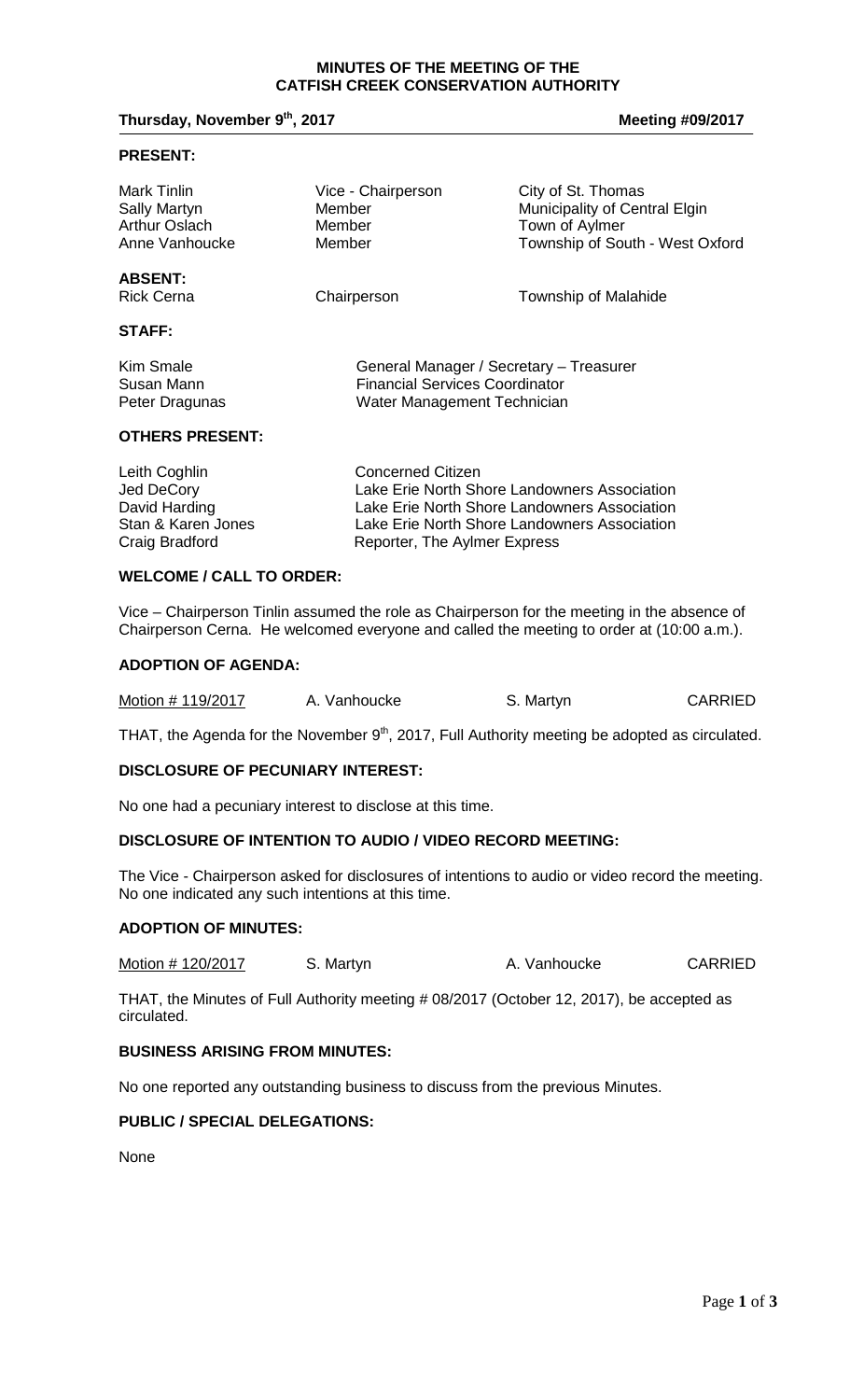# **REPORTS:**

Report FA 56/2017 – Monthly Staff Reports, was presented, discussed, and resolved.

| Motion # 121/2017                                                                                                                                                                                                                | S. Martyn                                                                                                                                                              | A. Vanhoucke | <b>CARRIED</b> |  |
|----------------------------------------------------------------------------------------------------------------------------------------------------------------------------------------------------------------------------------|------------------------------------------------------------------------------------------------------------------------------------------------------------------------|--------------|----------------|--|
|                                                                                                                                                                                                                                  | THAT, Staff Reports for the month of October, 2017, be noted and filed.                                                                                                |              |                |  |
| discussed, and resolved.                                                                                                                                                                                                         | Report FA 57/2017 – October Summary of Revenue and Expenditures, was presented,                                                                                        |              |                |  |
| Motion # 122/2017                                                                                                                                                                                                                | A. Vanhoucke                                                                                                                                                           | S. Martyn    | <b>CARRIED</b> |  |
| THAT, Report FA 57/2017, be noted and filed.                                                                                                                                                                                     |                                                                                                                                                                        |              |                |  |
| resolved.                                                                                                                                                                                                                        | Report FA 58/2017– Other Grants – Provincial and Federal, was presented, discussed, and                                                                                |              |                |  |
| Motion # 123/2017                                                                                                                                                                                                                | A. Vanhoucke                                                                                                                                                           | S. Martyn    | <b>CARRIED</b> |  |
|                                                                                                                                                                                                                                  | That, Report FA 58/2017, be received as information at this time.                                                                                                      |              |                |  |
|                                                                                                                                                                                                                                  | Report FA 59/2017 - Accounts Payable, was presented, discussed, and resolved.                                                                                          |              |                |  |
| Motion # 124/2017                                                                                                                                                                                                                | S. Martyn                                                                                                                                                              | A. Vanhoucke | <b>CARRIED</b> |  |
| FA 59/2017.                                                                                                                                                                                                                      | THAT, Accounts Payable totaling \$36,865.46, be approved for payment as presented in Report                                                                            |              |                |  |
|                                                                                                                                                                                                                                  | Report FA 60/2017 – Special Projects Funding, was presented, discussed, and resolved.                                                                                  |              |                |  |
| Motion # 125/2017                                                                                                                                                                                                                | A. Vanhoucke                                                                                                                                                           | S. Martyn    | <b>CARRIED</b> |  |
| outlined in Report FA 60/2017.                                                                                                                                                                                                   | THAT, the Full Authority acknowledge receipt of the additional list of 2017 Special Projects as                                                                        |              |                |  |
|                                                                                                                                                                                                                                  | Report FA 61/2017 – Environmental Protection Report, was presented, discussed, and resolved.                                                                           |              |                |  |
| Motion # 126/2017                                                                                                                                                                                                                | S. Martyn                                                                                                                                                              | A. Vanhoucke | <b>CARRIED</b> |  |
|                                                                                                                                                                                                                                  | THAT, Report FA 61/2017, be received as information at this time.                                                                                                      |              |                |  |
| and resolved.                                                                                                                                                                                                                    | Report FA 62/2017 - Bill 148, The Fair Workplaces / Better Jobs Act, was presented, discussed,                                                                         |              |                |  |
| Motion # 127/2017                                                                                                                                                                                                                | A. Vanhoucke                                                                                                                                                           | A. Oslach    | <b>CARRIED</b> |  |
| THAT, the Catfish Creek Conservation Authority send a letter to Premier Wynne expressing its<br>concerns for the proposed changes to the minimum wage rates and the potential financial<br>impacts on the not-for-profit sector. |                                                                                                                                                                        |              |                |  |
|                                                                                                                                                                                                                                  | Report FA 63/2017 - Ice Breaking Quotations, was presented, discussed, and resolved.                                                                                   |              |                |  |
| Motion # 128/2017                                                                                                                                                                                                                | A. Oslach                                                                                                                                                              | A. Vanhoucke | <b>CARRIED</b> |  |
|                                                                                                                                                                                                                                  | THAT, the Catfish Creek Conservation Authority forward the Quotations for Ice Breaking Services<br>to the Township of Malahide for Council's review and consideration. |              |                |  |
| Report FA 64/2017 – Great Lakes Information, was presented, discussed, and resolved.                                                                                                                                             |                                                                                                                                                                        |              |                |  |
| Motion # 129/2017                                                                                                                                                                                                                | A. Vanhoucke                                                                                                                                                           | A. Oslach    | <b>CARRIED</b> |  |
| THAT, Report FA 64/2017, be received as information at this time.                                                                                                                                                                |                                                                                                                                                                        |              |                |  |
| Report FA 65/2017 – Catfish Creek Channel Sounding, was presented, discussed, and resolved.                                                                                                                                      |                                                                                                                                                                        |              |                |  |
| Motion # 130/2017                                                                                                                                                                                                                | A. Oslach                                                                                                                                                              | A. Vanhoucke | <b>CARRIED</b> |  |
| information at this time.                                                                                                                                                                                                        | THAT, the channel sounding observations described in Report FA 65/2017, be received as                                                                                 |              |                |  |